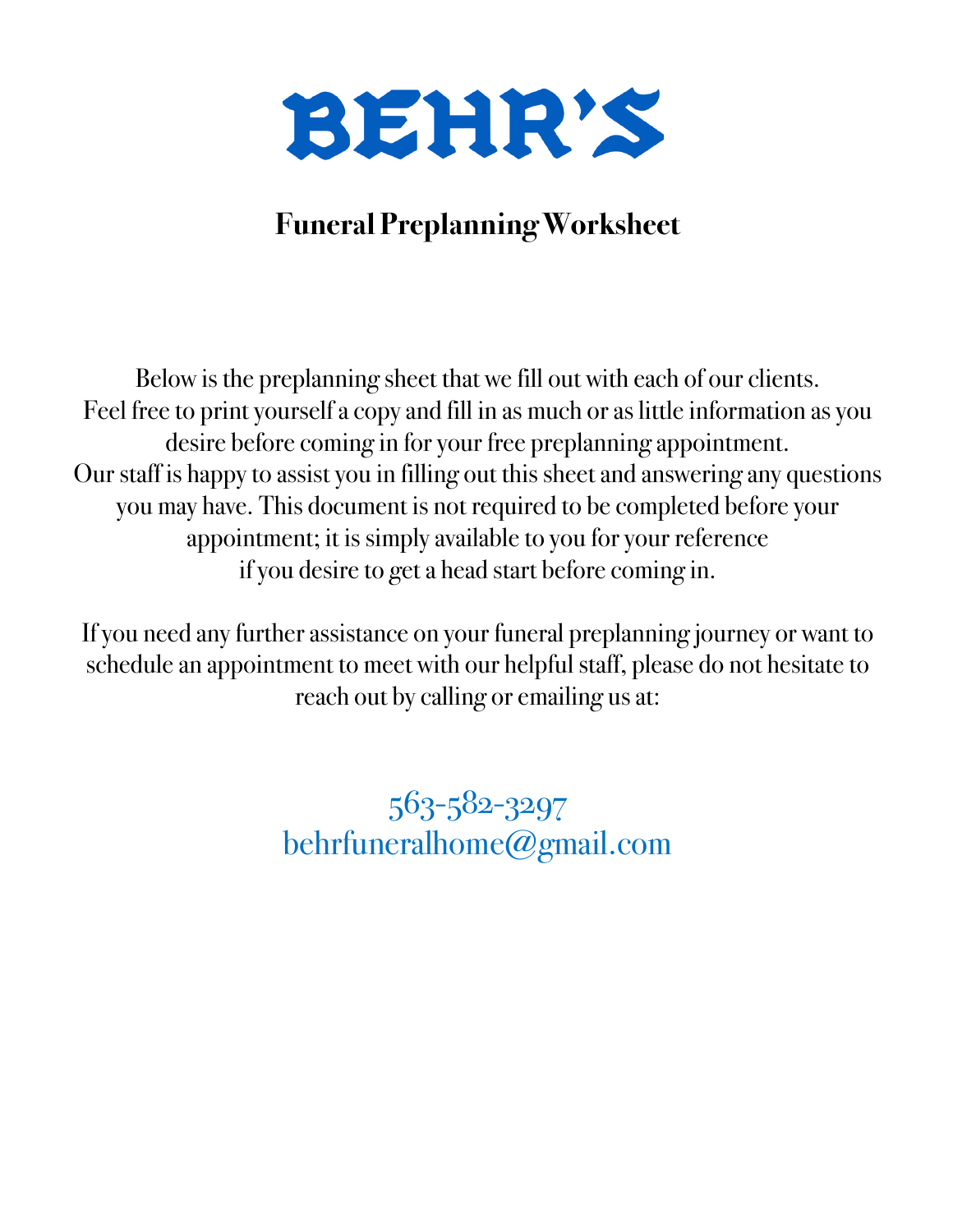### **VITAL STATISTICS RECORD**

|                      |      |                                             | Street City City State Zip Code                                                                      |  |  |
|----------------------|------|---------------------------------------------|------------------------------------------------------------------------------------------------------|--|--|
|                      |      |                                             |                                                                                                      |  |  |
|                      |      | Birthplace Birth Date Birth Date Birth Date |                                                                                                      |  |  |
| Father's Name        |      |                                             |                                                                                                      |  |  |
| Mother's Maiden Name |      |                                             |                                                                                                      |  |  |
| To<br>M   D   S   W  | Date | Place                                       | Death Date                                                                                           |  |  |
| To                   | Date | Place                                       | Death Date                                                                                           |  |  |
|                      |      |                                             |                                                                                                      |  |  |
| PERSONAL HISTORY     |      |                                             |                                                                                                      |  |  |
|                      |      |                                             |                                                                                                      |  |  |
|                      |      |                                             | Position Held _____________________________How Long ____________________________Retired ____________ |  |  |
|                      |      |                                             |                                                                                                      |  |  |
|                      |      |                                             |                                                                                                      |  |  |
|                      |      |                                             | ,我们也不会有一个人的人,我们也不会有一个人的人,我们也不会有一个人的人。""我们,我们也不会有一个人的人,我们也不会有一个人的人,我们也不会有一个人的人,我们                     |  |  |
| Military:            |      |                                             | War Rank Rank Rank Rank                                                                              |  |  |
|                      |      |                                             | Enlistment Date & Place                                                                              |  |  |
|                      |      |                                             |                                                                                                      |  |  |
|                      |      | Service Number                              |                                                                                                      |  |  |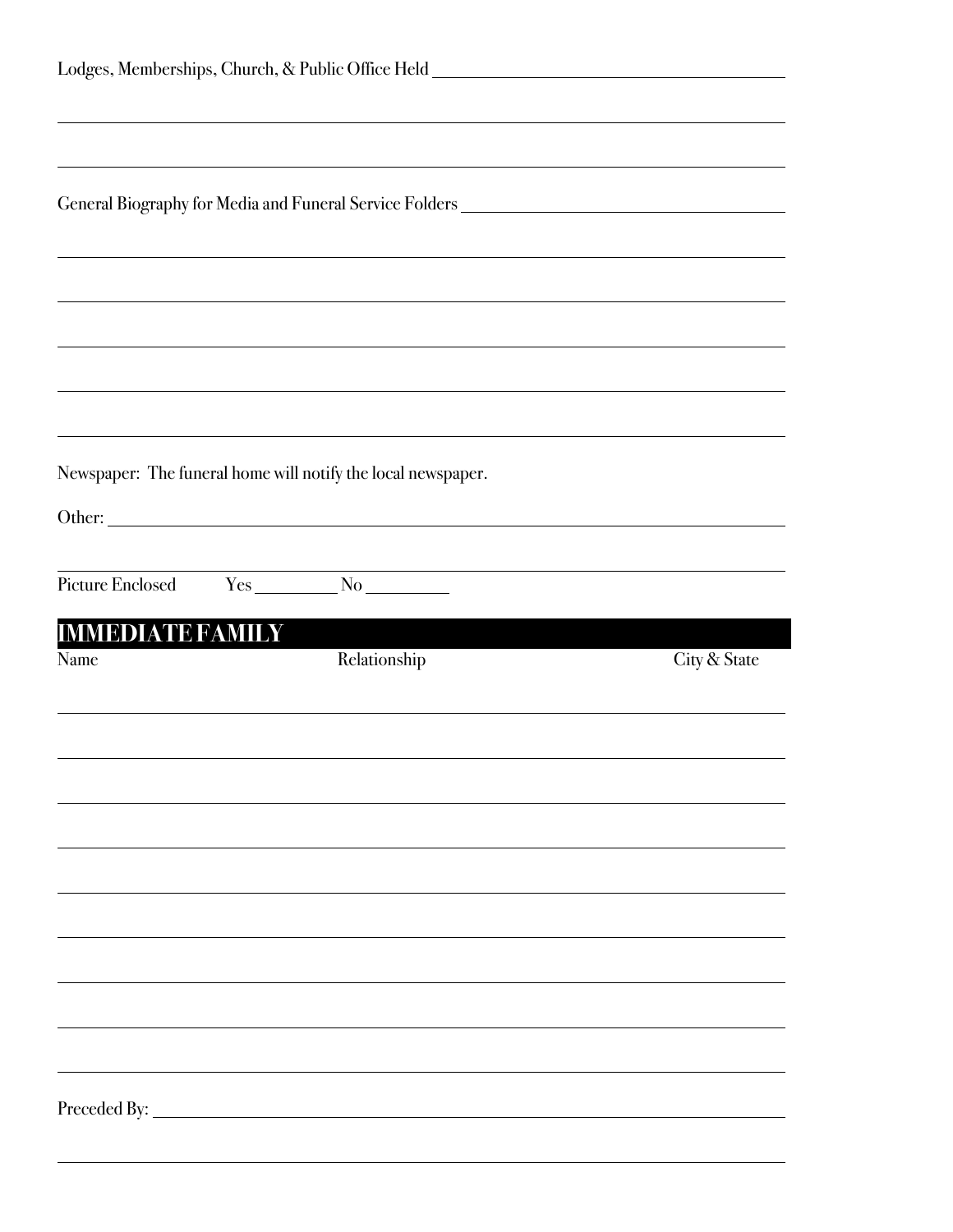# **LOCAL EMERGENCY CONTACTS TO BE NOTIFIED AT NEED**<br>Name Address

Name Address Address Phone

### FUNERAL SERVICE INSTRUCTIONS AND INFORMATION

|           |  |             | Section Lot Lot Space Marker Installed                                                                                                                                                                                                                                                                                                                                                                                                                                                                                                                                                                         |  |  |
|-----------|--|-------------|----------------------------------------------------------------------------------------------------------------------------------------------------------------------------------------------------------------------------------------------------------------------------------------------------------------------------------------------------------------------------------------------------------------------------------------------------------------------------------------------------------------------------------------------------------------------------------------------------------------|--|--|
|           |  |             |                                                                                                                                                                                                                                                                                                                                                                                                                                                                                                                                                                                                                |  |  |
| Place:    |  |             | Chapel Chapel Church Church Chapel Chapel Chapel Chapel Chapel Chapel Chapel Chapel Chapel Chapel Chapel Chapel Chapel Chapel Chapel Chapel Chapel Chapel Chapel Chapel Chapel Chapel Chapel Chapel Chapel Chapel Chapel Chape                                                                                                                                                                                                                                                                                                                                                                                 |  |  |
|           |  |             |                                                                                                                                                                                                                                                                                                                                                                                                                                                                                                                                                                                                                |  |  |
|           |  |             |                                                                                                                                                                                                                                                                                                                                                                                                                                                                                                                                                                                                                |  |  |
|           |  |             |                                                                                                                                                                                                                                                                                                                                                                                                                                                                                                                                                                                                                |  |  |
|           |  |             |                                                                                                                                                                                                                                                                                                                                                                                                                                                                                                                                                                                                                |  |  |
|           |  |             |                                                                                                                                                                                                                                                                                                                                                                                                                                                                                                                                                                                                                |  |  |
|           |  |             |                                                                                                                                                                                                                                                                                                                                                                                                                                                                                                                                                                                                                |  |  |
|           |  |             |                                                                                                                                                                                                                                                                                                                                                                                                                                                                                                                                                                                                                |  |  |
|           |  |             |                                                                                                                                                                                                                                                                                                                                                                                                                                                                                                                                                                                                                |  |  |
|           |  |             |                                                                                                                                                                                                                                                                                                                                                                                                                                                                                                                                                                                                                |  |  |
|           |  |             |                                                                                                                                                                                                                                                                                                                                                                                                                                                                                                                                                                                                                |  |  |
|           |  |             |                                                                                                                                                                                                                                                                                                                                                                                                                                                                                                                                                                                                                |  |  |
|           |  |             |                                                                                                                                                                                                                                                                                                                                                                                                                                                                                                                                                                                                                |  |  |
| Clothing: |  | New Present | $\text{Color}\underline{\hspace{2cm}}\underline{\hspace{2cm}}\underline{\hspace{2cm}}\underline{\hspace{2cm}}\underline{\hspace{2cm}}\underline{\hspace{2cm}}\underline{\hspace{2cm}}\underline{\hspace{2cm}}\underline{\hspace{2cm}}\underline{\hspace{2cm}}\underline{\hspace{2cm}}\underline{\hspace{2cm}}\underline{\hspace{2cm}}\underline{\hspace{2cm}}\underline{\hspace{2cm}}\underline{\hspace{2cm}}\underline{\hspace{2cm}}\underline{\hspace{2cm}}\underline{\hspace{2cm}}\underline{\hspace{2cm}}\underline{\hspace{2cm}}\underline{\hspace{2cm}}\underline{\hspace{2cm}}\underline{\hspace{2cm}}$ |  |  |